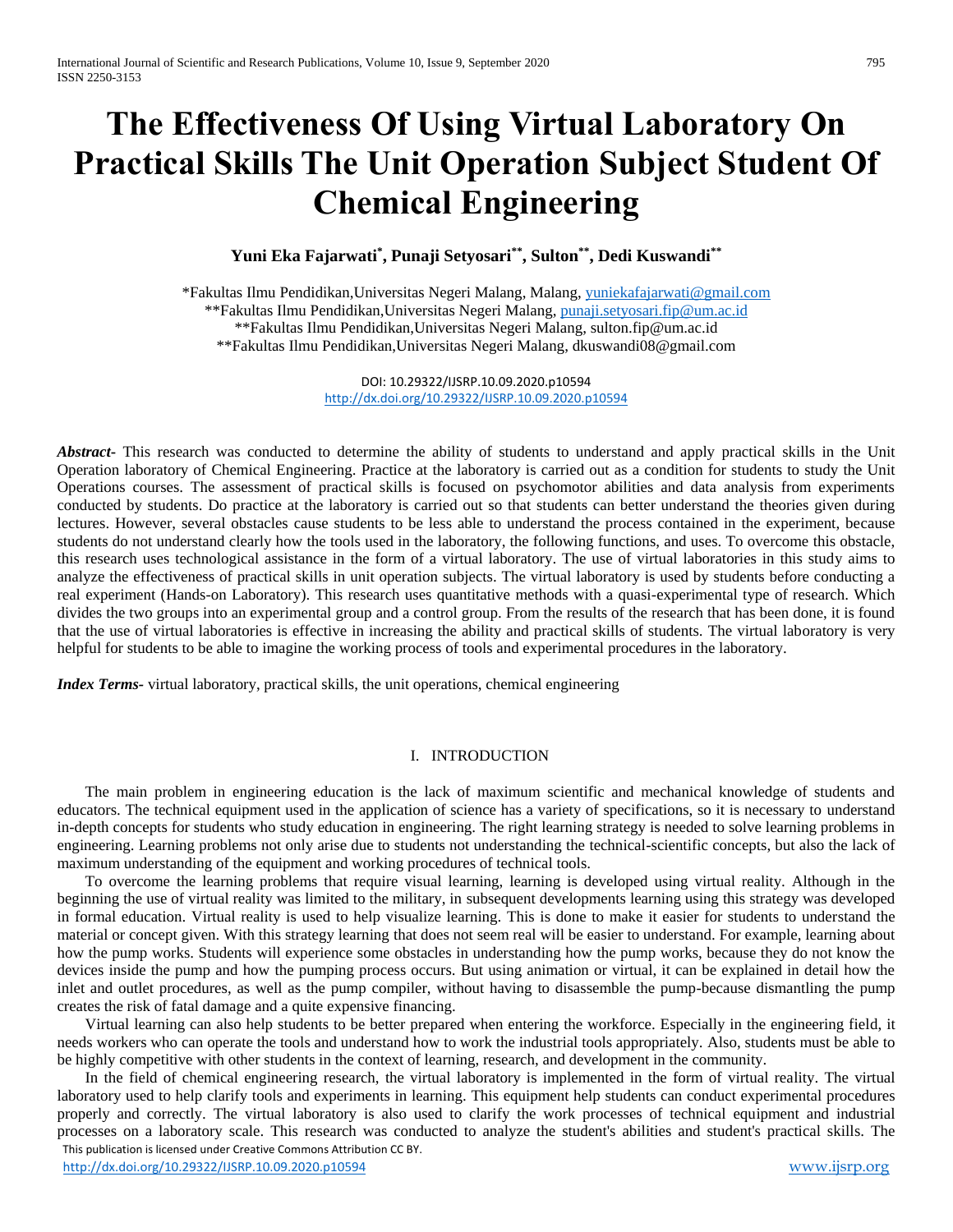supporting facility in the learning process of this practicum is a virtual laboratory for Unit Operation of Chemical Engineering courses that can be used by students independently or with direction to maximize comprehension skills. Another goal of this study is to maximize the ability to use the virtual laboratory in the learning process, to improve the ability of individual students, to improve the cognitive abilities of students, to improve the psychomotor abilities of students in carrying out practicum manually in the laboratory and to improve the effectiveness and efficiency of the process learning. From this explanation, the researcher wants to formulate a research problem, the effective use of a virtual laboratory on the practical skills of the Unit Operations course.

## II. IDENTIFY, RESEARCH AND COLLECT IDEA

## **Virtual Laboratory (VRL)**

A laboratory is a place that is used to conduct experiments and training related to physics, biology, and chemistry, or other fields of science, which is a closed room or open space such as gardens and others. The activities carried out in the laboratory are practicum activities.

In carrying out practical activities required the ability to perform practical skills. Aspects that affect practicum skills are not only cognitive aspects, but psychomotor aspects can also play a maximal role. The things done in conducting practicum activities are preparation in learning practicum material, ability to master tools in the laboratory, mastering the steps involved must be carried out during the process of practicum activities, can make a written report on the results of trials in the laboratory.

Virtual Laboratory (VRL) is a software device that is designed to perform repeated experiments on a variable (Toth, 2016). VRL is a medium used to help understand a subject and can provide solutions due to the limitations or absence of laboratory equipment. A virtual laboratory is defined as an interactive environment for creating and conducting simulation experiments: a playground for experimenting.

VRL or virtual laboratory is a technology-based laboratory that is expected to be able to help problems in science learning that many use conventional laboratories and incur a high enough cost. Basically, researchers conducted this research to develop technology-based laboratories without completely eliminating the use of real laboratories. Learning in a laboratory where group learning provides better knowledge (Belanger, 2016). Learning in the laboratory can help students to better understand and understand, especially for learning science, engineering, computers, and so forth. The use of virtual laboratories in several different fields shows the results that there is greater interest in fields that use virtual technology (Alkhaldi, Pranata, & Athauda, 2016).

In implementing the learning strategy using VRL, educators provide direction in the use of virtual laboratories. The direction or guidance provided can be in the form of interactions in the classroom online or offline and the provision of correct work procedures. VRL can be used by students if the university experiences equipment and material constraints as well as teaching staff, so that learning objectives are still achieved despite obstacles. Virtual laboratories are used to help finalize concepts and help students with limited abilities without limiting them to scientific learning that attracts students, as well as helping the learning process become smoother with the time needed more efficiently. Besides the time needed to be more efficient, the need for practicum funding tends to be quite high. Because practicum is done repeatedly, so throw a lot of material in the experiment. If it is started by using a virtual laboratory, it is hoped that students will already simulate the experiments that will be carried out in practicum, thereby minimizing the use of excessive materials. The effective use of visual aids exhibited using a virtual laboratory compared to those not using a virtual laboratory. And the result is the use of virtual laboratories can improve the effectiveness of learning chemistry (Grmek, 2014). The use of virtual laboratories produces students who have a higher interest in learning (Pyatt & Sims, 2012). Use of virtual laboratories as laboratory applications in an interactive constructivist learning environment. The results show that chemical laboratory software is as effective as real chemistry laboratories and positively influences the facilitation of the environment (Tatli & Ayas, 2012).

## **Practical Skills**

Practical skills are one of the psychomotor aspects that must be possessed by every student who manages courses with practicum. Assessment of the ability to do practical work in the laboratory by students is not only obtained from a cognitive assessment. The basis for assessing and analyzing practical skills is to use Bloom's taxonomy. Taxonomy comes from two Greek words tassein which means classifying and nomos which means the rule. Taxonomy means a classification hierarchy of basic principles or rules. The term is then used by Benjamin Samuel Bloom, a psychologist in education who conducts research and development on thinking skills in the learning process. Bloom's taxonomic history began when in the early 1950s, at the Conference of the American Psychologists Association, Bloom and colleagues suggested that from the evaluation of learning outcomes that were mostly compiled in schools, it turned out that the largest percentage of items raised only asked students to their memorization. The conference was a continuation of the conference held in 1948. According to Bloom, memorization is the lowest level of thinking ability (thinking behavior). There are still many other higher levels that must be achieved so that the learning process can produce students who are competent in their fields. Finally in 1956, Bloom, Englehart, Furst, Hill, and Krathwohl succeeded in introducing the concept of thinking skills called Taxonomy Bloom (Bloom's Taxonomy for E-Learning Compiled by Khan, n.d.).

 This publication is licensed under Creative Commons Attribution CC BY. Bloom's Taxonomy is a hierarchical structure that identifies skills arranging from low to high levels. To achieve higher goals, low levels must be fulfilled first. The educational concept goal by Bloom is classified into three domains of intellectual cognitive, affective, and psychomotor. Bloom's Taxonomy has encountered two changes, namely, the Bloom Taxonomy and the Taxonomy which has been developed by Andreson and KartWohl. For each discussion explained as follows, Cognitive Domains Cognitive goals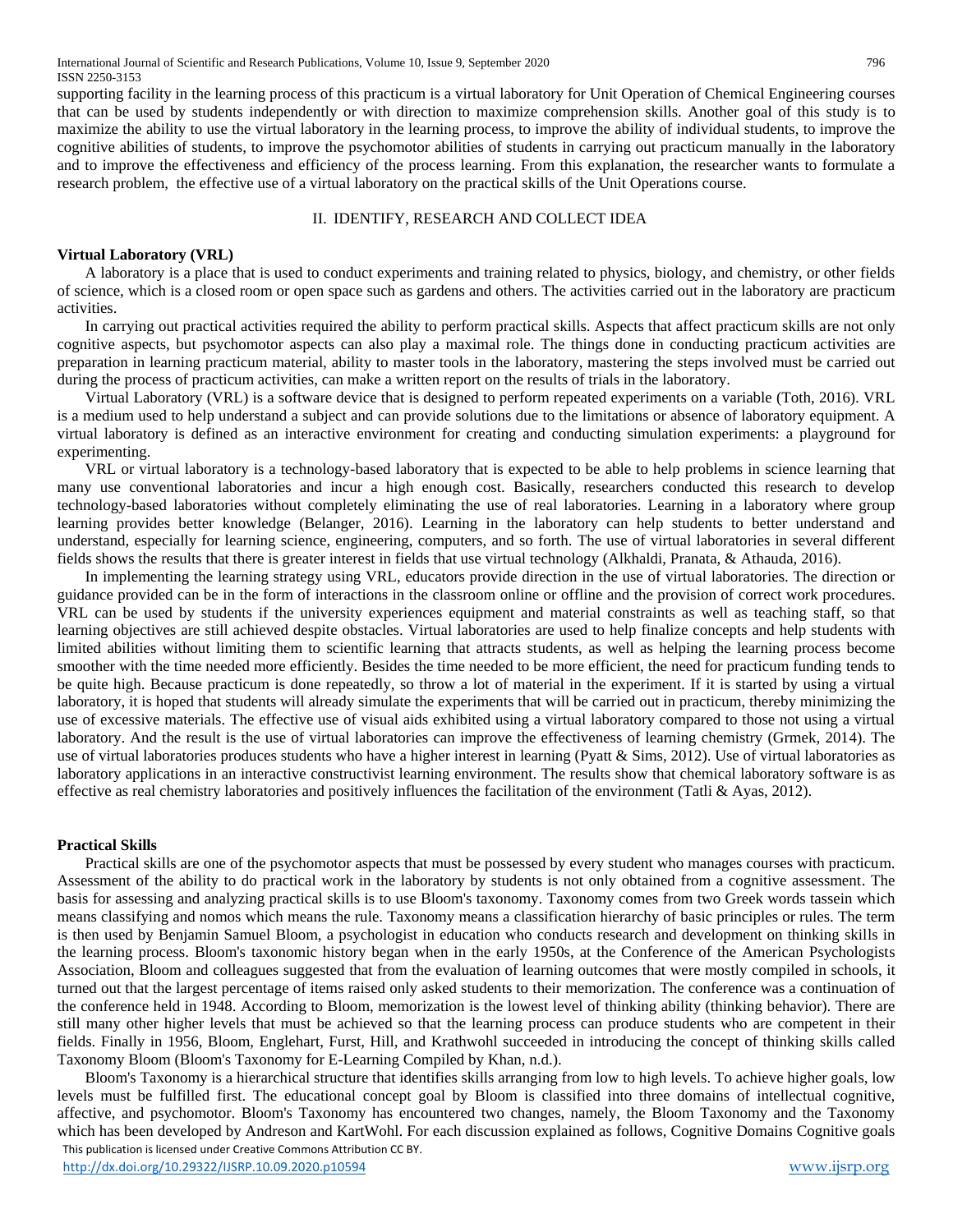International Journal of Scientific and Research Publications, Volume 10, Issue 9, September 2020 797 ISSN 2250-3153

or cognitive domains are those that include mental (brain) activities. According to Bloom, all efforts concerning brain activity are included in the cognitive realm.

## **Cognitive domain**

In the cognitive domain, there are six levels of thought processes, ranging from the lowest level to the highest level which includes 6 levels including Knowledge (C1), Comprehension (C2), Application (C3), Analysis (C4), Synthesis (C5), and Evaluation (C6).

#### **Affective Domain**

The Affective Domain covers everything related to emotions, such as feelings, values, appreciation, enthusiasm, interests, motivation, and attitudes. These five categories are sorted from simple to most complex behaviors, namely Receiving - A1, Responsive (A2), Value, A3, A3, Organization A4, Characterization - A5

## **Psychomotor domains**

Psychomotor domains include physical movement and coordination, motor skills, and physical abilities. These skills can be honed if they do so frequently. These developments can be measured in angles of speed, accuracy, distance, method/technique of implementation. There are seven categories in the psychomotor domain ranging from simple levels to complicated levels namely Impersonation - P1, Manipulation - P2, Resolution - P3, Articulation - P4, Experience - P5 According to the behavior displayed with the least amount of physical and psychological energy. The movements are carried out routinely. Experience is the highest level of ability in the psychomotor domain.

## **The Unit Operation**

The unit operation course is a branch of engineering that studies the processing of raw materials into more useful goods, which can be either finished goods or semi-finished goods. Chemical engineering is applied primarily in the design and maintenance of chemical processes, both on a small scale and a large scale such as factories. Chemical engineering first appeared in the development of operating units, one of the basic concepts of modern chemical engineering now (McCabe, Warren L, Smith, J., Harriot, 1993). Chemical Engineering Operations is one of the mandatory courses in Chemical Engineering study programs. Chemical Engineering Operations or also known as unit operations is a basic stage in a process. The operating unit not only changes a substance such as a reaction in a chemical reactor but also physical and phase changes such as separation, crystallization, evaporation, filtration, and several other examples. For example in milk processing, homogenization, pasteurization, cooling, and packaging, each is an operating unit that is related to produce the whole process. A process can consist of many operating units to get the desired product.

Chemical Engineering Operations course is divided into 3 parts, namely Chemical Engineering Operations 1, Chemical Engineering Operations 2, and Chemical Engineering Operations 3. In general Chemical Engineering Operations studies the unit of operation in a process. Chemical Engineering Operations Course 1 studies fluid flow through pipes, fluid measurement, fluid transportation equipment, stirring and mixing, flow through immersed objects, stationary and fluidized beds, mechanical-physical separation, reduction of solid particles, and solid-solid mixing. Chemical Engineering Operations Course 2 studies the understanding of the operation of process equipment based on heat and mass transfer namely evaporation, humidification, drying, and crystallization. Chemical Engineering Operations course 3 studies the theory of separation operations, especially absorbs, distillation, leaching, extraction, and determining the basic specifications of the separation process equipment with stage-wise and packing.

Practicum in the chemical engineering department is given at low to high difficulty levels. Some of the practicums given were Basic Chemistry practicum, Chemistry Analysis practicum and Microbiology practicum in semester 2, Organic Chemistry practicum and Physical Chemistry practicum, and Chemical Engineering Operations 1 practicum in semester 3 and Chemical Engineering Operations 2 in semester 4. Practicum material given is adjusted to the learning material of each course. For the Chemical Engineering Operations 1 course, there are several practical materials, namely fluid mechanics, fluid flow, piping, piping design, solid-solid separation, sedimentation, and water treatment.

## III. RESEARCH METHODOLOGY

 This publication is licensed under Creative Commons Attribution CC BY. This research uses quantitative methods with a quasi-experimental type of research. This experiment was chosen because the study did not use random, so there are two groups of subjects that have been available as is, the experimental group and the control group have been determined not chosen randomly or randomly (Setyosari, 2015). Design or research design using a pretest-posttest control group design. An experimental group is a group of students who do practical work with the help of the Virtual Laboratory, while the control group is a group This research will be conducted quantitatively on Chemical Engineering study program students as research objects because the use of virtual laboratories is very following the situation of learners and self-regulated learning is more effectively developed for students who are already adults (students). Quantitative research is carried out to calculate and infer the results of research from the sampling used. Experiments carried out for 1 semester (16 meetings or approximately 6 months) during the learning process and practicum takes place. The study was conducted at Tribhuwana Tunggadewi University in the Chemical Engineering study program at the Strata-1 Engineering Faculty. Each class contains approximately 30 to 33 students with practicum groups of each group of 5-6 people. The data analysis process is used to answer the research problem formulation. Testing the hypothesis presented in chapter I will be analyzed by using the Multivariate Analysis of Variance (MANOVA) technique using SPSS 22. The Manova Test is a Multivariate Path Analysis Test. In Manova there is more than one dependent variable. The independent variable in this study is the virtual laboratory, the independent variable is the learning outcomes and practical skills.

<http://dx.doi.org/10.29322/IJSRP.10.09.2020.p10594> [www.ijsrp.org](http://ijsrp.org/)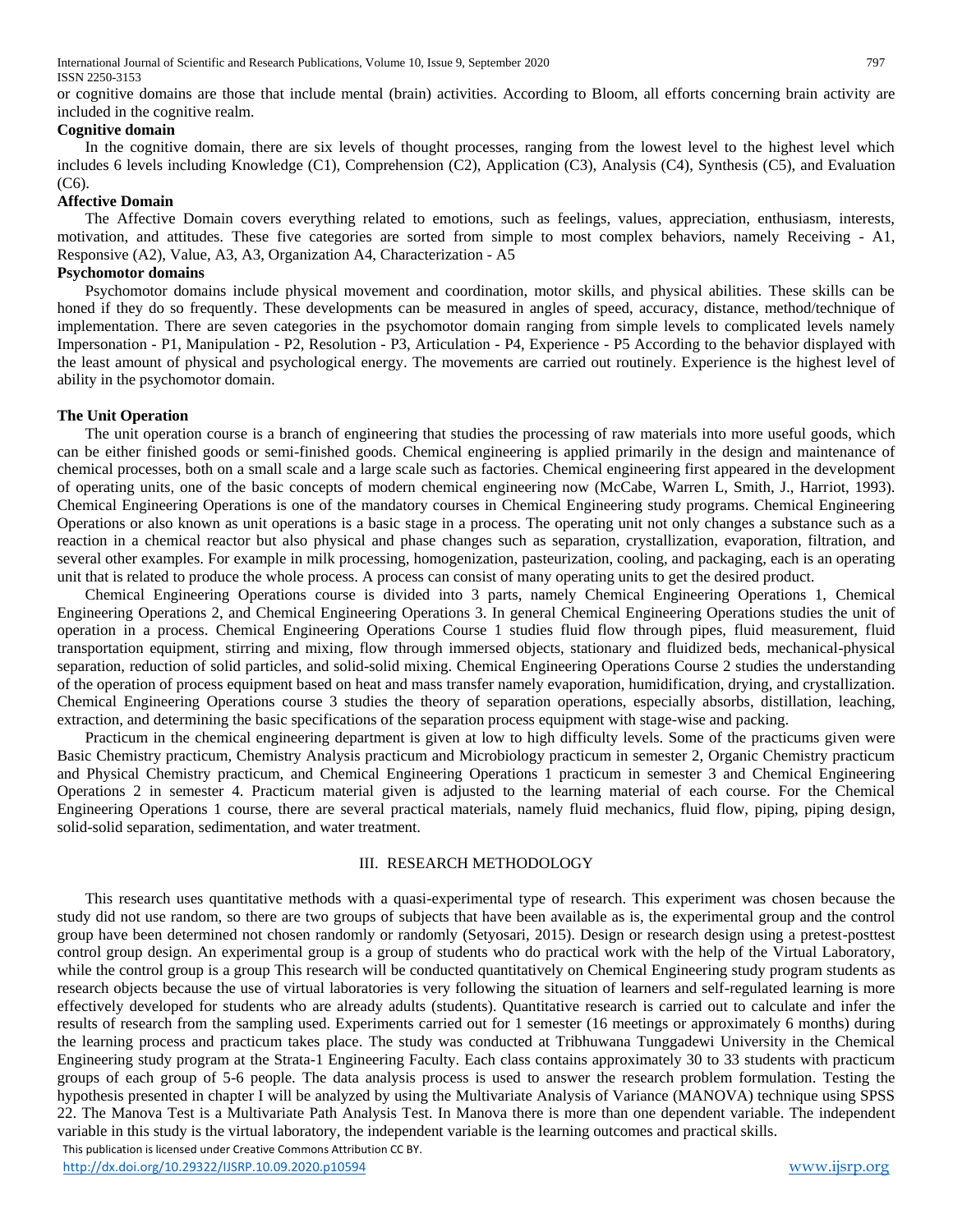## **Research result**

In this study, there are 2 groups, namely the experimental group and the control group. The experimental group consisted of 36 students and the control group consisted of 33 students. The experimental group uses the virtual laboratory in the learning process, while the control group uses hands-on laboratory or direct learning.

**Between-Subjects Factors**

|                 | Value Label |    |  |
|-----------------|-------------|----|--|
| <b>Strategy</b> | VRLs        | 36 |  |
|                 | <b>HOLs</b> | 33 |  |
| <b>SRL</b>      | High        |    |  |
|                 | Low         |    |  |

From the data results, it can be seen that students who use the virtual laboratory have higher average practical skills than students who use the Hands-on Laboratory strategy

**Practical Skills**

| Source                        | Dependent<br>Variable | Type III Sum of<br><b>Squares</b> | df           | Mean Square | $_{\rm F}$ | Sig. | <b>Partial Eta</b><br>Squared |
|-------------------------------|-----------------------|-----------------------------------|--------------|-------------|------------|------|-------------------------------|
| Corrected<br>Model            | Hasil_Belajar         | 1431.735 <sup>a</sup>             | 3            | 477.245     | 23.256     | .000 | .518                          |
|                               | Ket Praktikum         | 1686.390 <sup>b</sup>             | 3            | 562.130     | 20.148     | .000 | .482                          |
| Intercept                     | Hasil_Belajar         | 393625.905                        | $\mathbf{1}$ | 393625.905  | 19180.999  | .000 | .997                          |
|                               | Ket Praktikum         | 410745.903                        | $\mathbf{1}$ | 410745.903  | 14722.110  | .000 | .996                          |
| Strategi                      | Hasil_Belajar         | 338.692                           | $\mathbf{1}$ | 338.692     | 16.504     | .000 | .202                          |
|                               | Ket Praktikum         | 600.951                           | $\mathbf{1}$ | 600.951     | 21.540     | .000 | .249                          |
| <b>SRL</b>                    | Hasil_Belajar         | 1077.396                          | $\mathbf{1}$ | 1077.396    | 52.500     | .000 | .447                          |
|                               | Ket Praktikum         | 1063.680                          | $\mathbf{1}$ | 1063.680    | 38.125     | .000 | .370                          |
| Strategi * SRL                | Hasil_Belajar         | .286                              | $\mathbf{1}$ | .286        | .014       | .906 | .000                          |
|                               | Ket Praktikum         | .667                              | $\mathbf{1}$ | .667        | .024       | .878 | .000                          |
| Error                         | Hasil Belajar         | 1333.908                          | 65           | 20.522      |            |      |                               |
|                               | Ket Praktikum         | 1813.496                          | 65           | 27.900      |            |      |                               |
| Total                         | Hasil_Belajar         | 415168.880                        | 69           |             |            |      |                               |
|                               | Ket Praktikum         | 433970.900                        | 69           |             |            |      |                               |
| Corrected Total Hasil_Belajar |                       | 2765.643                          | 68           |             |            |      |                               |
|                               | Ket Praktikum         | 3499.886                          | 68           |             |            |      |                               |

## **Tests of Between-Subjects Effects**

a. R Squared = .518 (Adjusted R Squared = .495)

b. R Squared = .482 (Adjusted R Squared = .458)

Dari table diatas maka dapat diambil kesimpulan, bahwa ketrampilan praktikum dipegaruhi oleh

From the table behind, we have conclusion about the research. The number of Signification from practical skills show that sig. 0.000 < 0.05 means practical skills have influenced by Self-Regulated Learning. And sig. 0.878 > 0.05 shows that practical skills have interaction between Self-Regulated Learning and Learning Strategic.